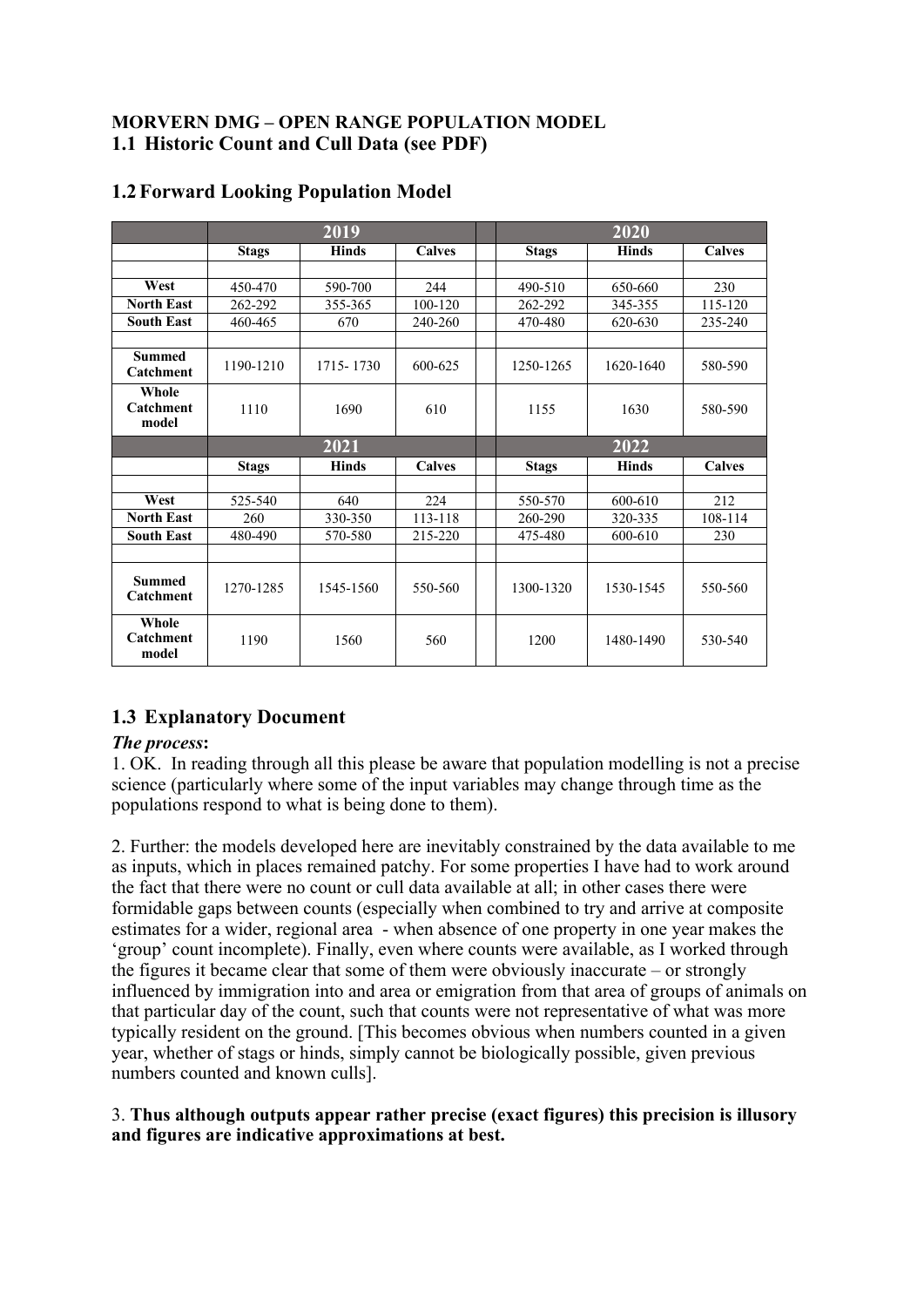4. By way of preamble: My 'concerns' about the model currently used by SNH is that for correct application it requires information about summer calving rates and calf mortality over the first year of life. Neither metric is commonly recorded by managers and thus in common usage, SNH staff insert end of winter recruitment rates in the model place of the actual summer calving rate. This is in practice a) applied to the wrong population of hinds; and b) means that in effect they remove overwinter mortality of calves twice (since a later element of the model asks for that mortality).

In consequence the modelling offers an underestimate of the rate at which hind populations in particular will grow under given circumstances. My models are based instead on application of the actual end of winter recruitment rate (surviving calves per 100 hinds in end of winter counts) applied to the end of winter population of hinds. This avoids the above error and actually, by the same token avoids the need to estimate calving rate, or overwinter mortality of calves (whether natural mortality or imposed (cull) mortality, since it conveniently integrates the whole lot.

5. In addition the SNH model makes no allowance for immigration or emigration (or other unexplained losses). My models attempt to take account of that immigration and emigration and indeed to make an estimate of additional 'unexplained' losses from a population. In our case here, this enables us to get around the issue that we have no count or cull figures for some properties within the catchment and also makes some adjustment for animals 'caught up' in Forestry Commission culls where they may have got into FC enclosures.

6. In effect one can make an estimate for these 'unexplained losses' by running the model over a period of known counts and culls, making adjustments to certain of the parameters until the predictions accurately track the actual counts recorded in successive years. This is known as 'training' of the model over a period of known counts until it 'fits' a run of known counts satisfactorily.

7. The process also highlights years (as above) where counts must be inaccurate or unrepresentative since they are simply not biologically consistent with counts of the preceding and succeeding years (indeed in some cases counts are simply not biologically possible given the counts of the immediately preceding years and known culls).

8. The way it works is this: If you take as a starting population the actual count recorded in Year X, you can estimate what should be the expected population count in Year  $X+1$  by adding the average calculated level of expected recruitment (which we know from long runs of count data for each subGroup area) and removing the known culls. From any starting point using this same recruitment rate and known culls in successive years, you can roll forward and project expected population counts in Year  $X+1$ ,  $X+2$ ,  $X+3$ ,  $X+4$  and so on.

You cannot be sure that the actual recorded count in any start year X was accurate/representative of the true resident population, so it pays to do these projections forward from a number of different start years.

9. In many cases projected numbers in future years may be slightly higher (for hinds) or substantially higher (for stags) than the numbers actually counted on the ground. This mismatch then gives you an estimate for losses which must be occurring in the population from other causes. Natural mortality (at about 2% per year) usually accounts for most of the 'unexplained' losses in hinds, but stag losses are often substantially higher than this and contain a measure of the losses through emigration. For the models introduced below I can estimate these and "train" the model by using counts (and known culls) from 2010 to 2016 and then 2018. I adjust the figure included for 'unexplained losses' until there is a reasonably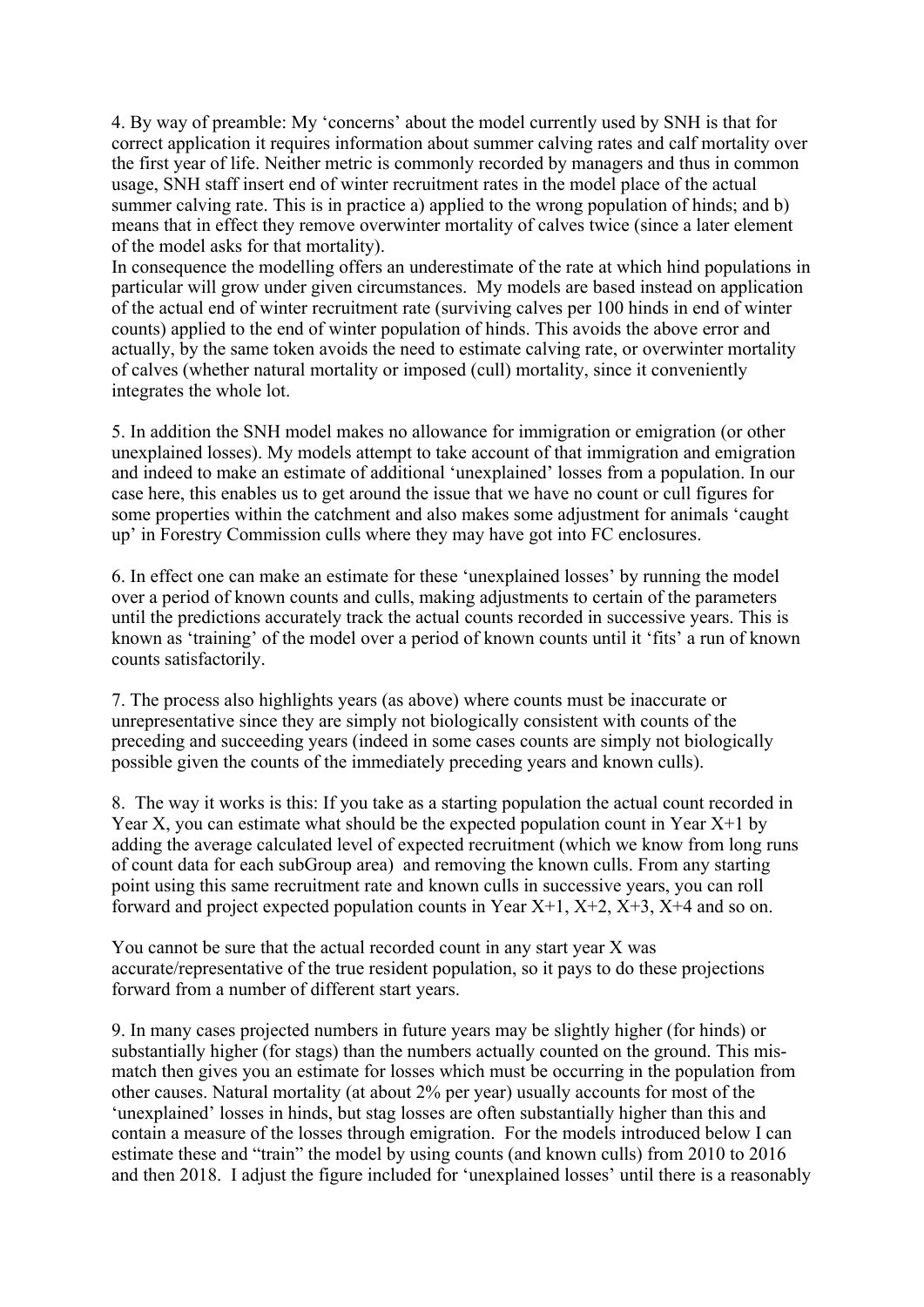good match between the models' predictions for any year and actual counts. This then allows us to calculate some "average" estimate for net losses and gains other than through recruitment and known culling.

10. As above, it also allows us to highlight years where the counts simply are not biologically credible, or consistent with counts of years immediately prior or immediately following, allowing us to exclude these counts from model training and forward projections. These will be noted below

11. OK, we now have estimates for rates of unexplained losses to stag and hind populations under stable conditions which can be added to known culls and makes the model more realistic. [The only caveat I might offer is that they are calculated under management for stable state. The values MAY alter as things change. For example, as Ardtornish start their reduction culls rates of emigration of hinds may rise in the short term due to the disturbance. Similarly, changing population of hinds and changing distribution of those hinds on Ardtornish may affect movement of stags within the catchment. But we simply cannot predict these changes we have to go with what we have got for now].

12. Using those figures (and with the model thus "trained" on annual population counts from 2008 to 2018), we can then project forwards. But remember (and I must emphasise) that the model is now fixed and we are assuming that rates of recruitment as well as rates of immigration and emigration do not change from those established as averages over the period 2010-2018. We cannot be sure that this is valid: models are only as good as the assumptions you insert!

13. Models presented relate only to the discrete area north of Lochaline, thus do not extend to Drimnin or Killundine. In addition, they exclude consideration of Kilmalieu and Inversanda as marginal to the main Group area. The properties included are therefore those of Ardtornish, Kingairloch, Glensanda, Laudale, Carnoch, Kinlochteacuis and the Rahoy Hills Reserve. Rahoy Estate are no longer members of the Group; this ground and that of SNH Glencripesdale were excluded because they are purportedly independent populations separated by secure fences from the main hill area. No data were made available from Glencripesdale Estate and I have had to accommodate that by adjustment of the "unexplained losses".

14. Models are separately developed for the discrete subpopulations identified in the MDMG management plan. It is accepted that there may be some movement between these areas at times, but argued that they are primarily comparatively self-contained – sufficient to allow separate models to be developed for the separate areas. In this case

- **West** includes that part of Ardtornish West of the road through the White Glen, Rahoy Hills Reserve, Kinlochteacuis, (Glencripesdale) and the West part of Laudale (west of the road)
- § **South East** includes that part of Ardtornish to the East of the road through the White Glen, Glensanda and Kingairloch South
- § **North East** includes the North part of Kingairloch, Carnioch and the East side of Laudale

[I have in fact tried other variations including combining North and South parts of Kingairloch into a single entity, but the above structure produced the most intelligible results]

I further developed predictions for the **Entire Catchment** both from developing a specific, catchment-wide, model and also by combining the predictions for the sub-areas listed above.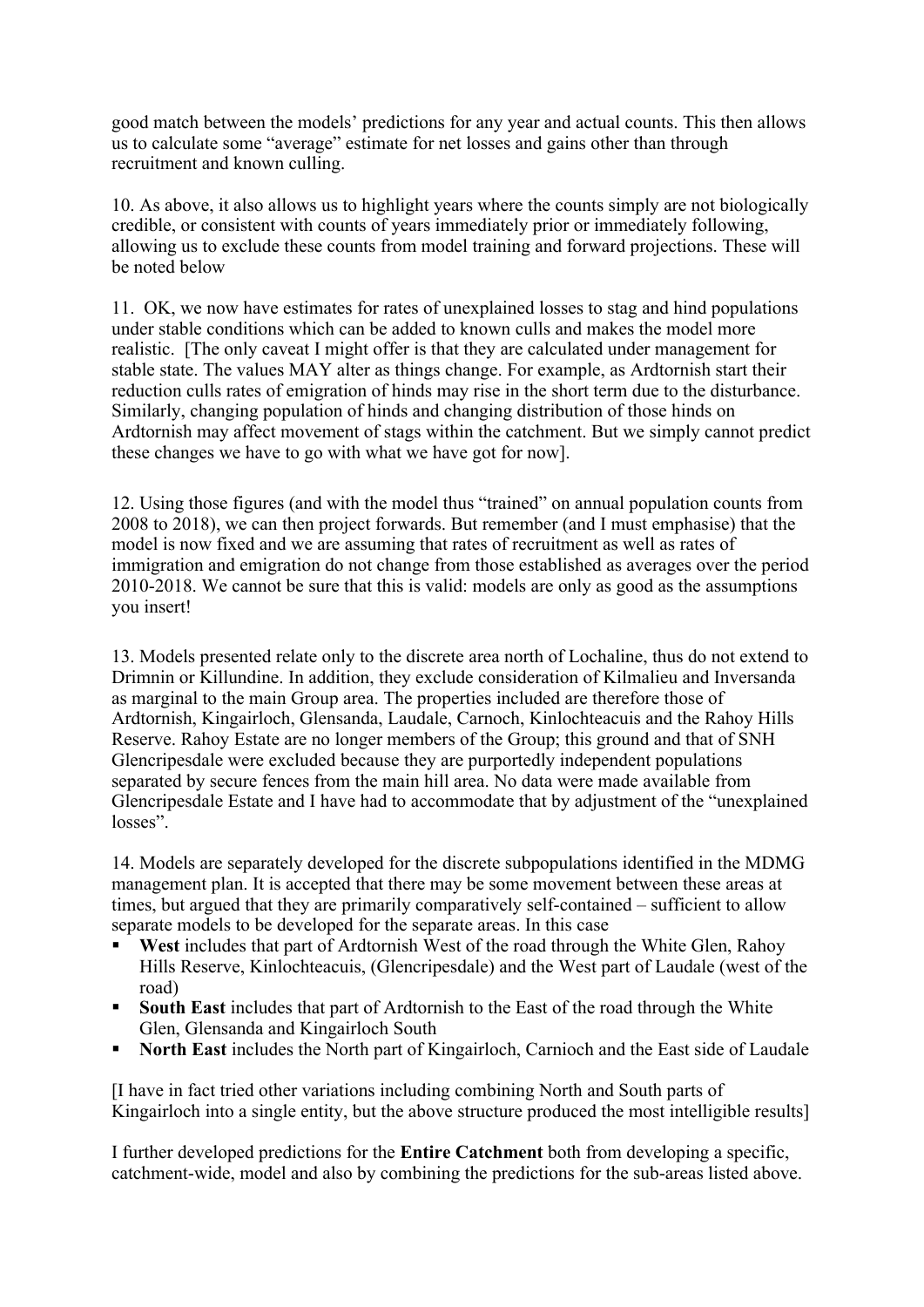#### *Model training and future projections:*

15. By using runs of data between 2010 (sometimes 2012) and 2018, in each case trying to predict each subsequent count year, from a range of different starting points, I was able to establish:

**West:** Counts were in fact highly variable. Counts in years 2015 and 2016 were inconsistent with the rest of the population trajectory through time, suggesting significant undercounting of hinds over that period. A start year of 2012 gave the best prediction for 2014 and 2018 with an average 'unexplained loss rate' [natural mortality and other losses] at 0.035 of summer populations of hinds and 0.07 of summer stag populations [SNH usually accord a loss rate through natural mortality of 0.02].

**South East**: In this case (and despite it having been a helicopter count) the count of 2018 is simply not credible given counts and culls of earlier years. By converse the count in 2010 is broadly consistent with the shape of the population trajectory in 2011, 2012, 2014 (remembering that 2014 was also a helicopter count in this area). In future models therefore I have used the 2010 starting year and subsequent trajectory rather than begin from what appears to have been an unrepresentative 2018 count. Unexplained losses were set at 0.04 for hinds and 0.11 for stags since such figures gave best fit to actual counts between 2010 and 2014. This high figure for 'export' of stags is consistent with models developed previously for both Ardtornish and Kingairloch as individual Estates and suggests significant losses of stags into the Forestry grounds.

**North East**: Counts were, again, highly variable between years (2014 returned an improbably high count of hinds, 2015 an artificially low hind count for consistency with all other count years). In this case I have run models forward into the future from both the 2012 and 2018 start points, with, in both cases, 'unexplained losses' at 0.01 of the summer hind population and 0.02 of summer stag numbers.

**Whole Catchment**: Here again, reported counts were somewhat erratic. On paper there appears to have been a sudden drop in populations between 2014 and 2015 with those lower figures sustained in 2016. But one simply cannot get to the reported 2018 figures from either 2015 or 2016 so one must suspect these were underestimates on the day. Predicting future populations, I have rolled forward from both 2010 and 2018 counts using an unexplained loss rate of 0.02 for hinds and o.09 for stags. I have also prepared predictions based on summation of the separate outputs for models of the separate subpopulations (West, South East and North East) described from their individual models. Note that the 'additive' model predicts slightly inflated stag numbers when compared to the actual model run explicitly for the Whole Catchment, but hind numbers are broadly identical.

16. For all projections into the future I have used proposed cull figures presented by individual Estates or, where these were not available (in some cases Estates volunteered proposed culls for stags but not for hinds), I have inserted average culls taken on those Estates over the past 5 years.

17. I have presumed that while Ardtornish has proposed increased hind culls over the next 3 years in order to effect a reduction in hind population number and overall density, culls will return to maintenance in the season 2021/2022. In a similar way I have presumed that the small hind cull to be imposed on the Rahoy Hills Reserve over the next few years will not be sustained after 2021/22.